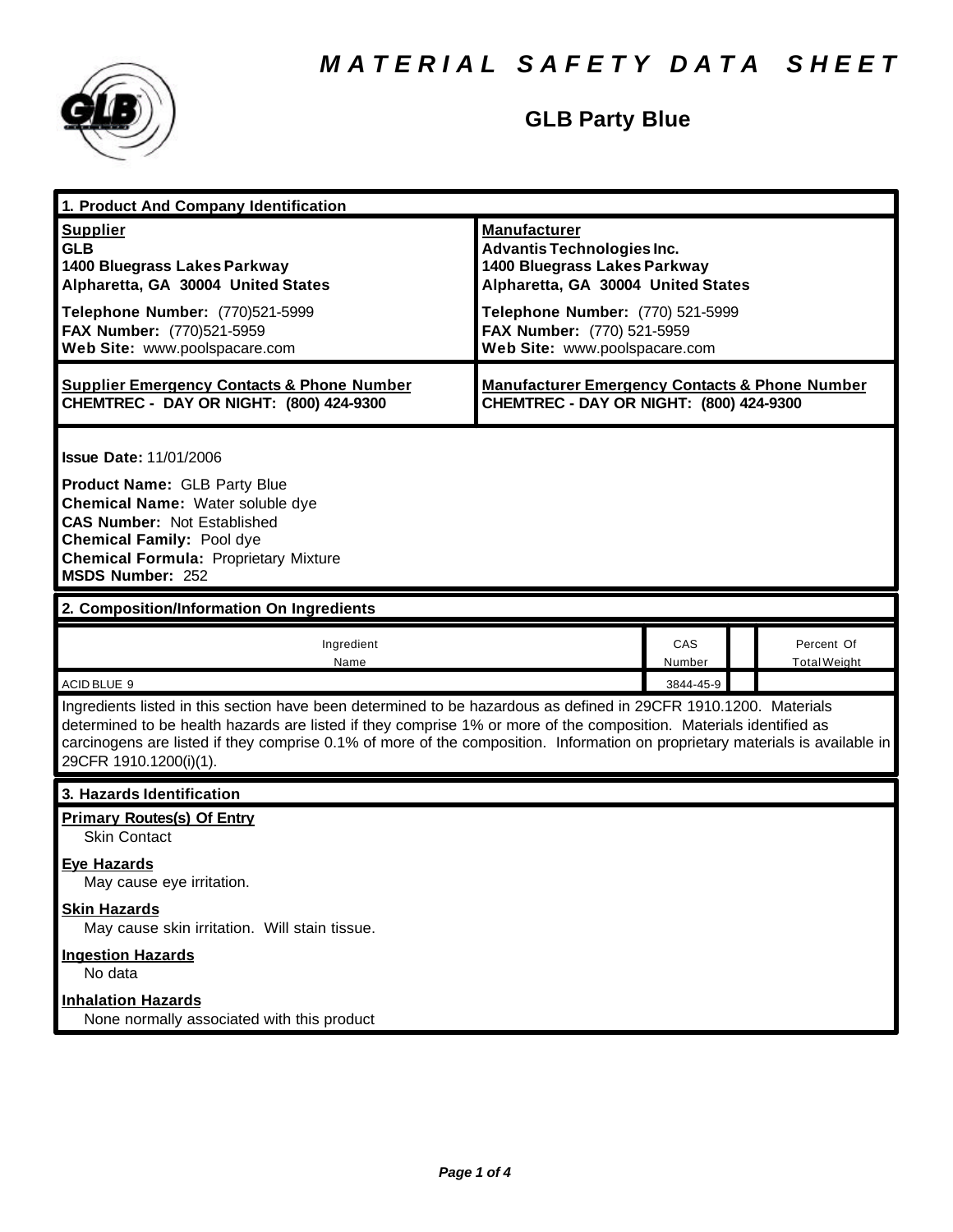# *M A T E R I A L S A F E T Y D A T A S H E E T*

# **GLB Party Blue**

**First Aid (Pictograms)**

# **4. First Aid Measures**

### **Eye**

In case of contact, hold eyelids apart and immediately flush eyes with plenty of water for at least 15 minutes. Call a physician or a poison control center if irritation persists.

# **Skin**

In case of contact, immediately flush skin with soap and plenty of water. Get medical attention if irritation occurs.

# **Ingestion**

Consult physician or a poison control center immediately.

# **Inhalation**

No known hazard

# **Fire Fighting (Pictograms)**



# **5. Fire Fighting Measures**

**Flash Point:** N/A °F

# **Fire And Explosion Hazards**

# **Extinguishing Media**

Use the appropriate extinguishing media for the surrounding fire.

#### **Fire Fighting Instructions**

Firefighters should wear self-contained breathing apparatus and full protective gear. Water can be used to cool and protect exposed material.

# **6. Accidental Release Measures**

Clean up spill immediately. Contain and/or absorb spill with inert material (e.g. sand, vermiculite). Use appropriate containers to avoid environmental contamination.

# **7. Handling And Storage**

# **Handling And Storage Precautions**

Keep out of reach of children. Store material in a cool and dry place. Keep containers tightly closed.

# **Handling Precautions**

Use only with adequate personal protection.

# **Storage Precautions**

Keep out of reach of children.

# **Work/Hygienic Practices**

Use safe chemical handling procedures suitable for the hazards presented by this material. Avoid contact with eyes and skin.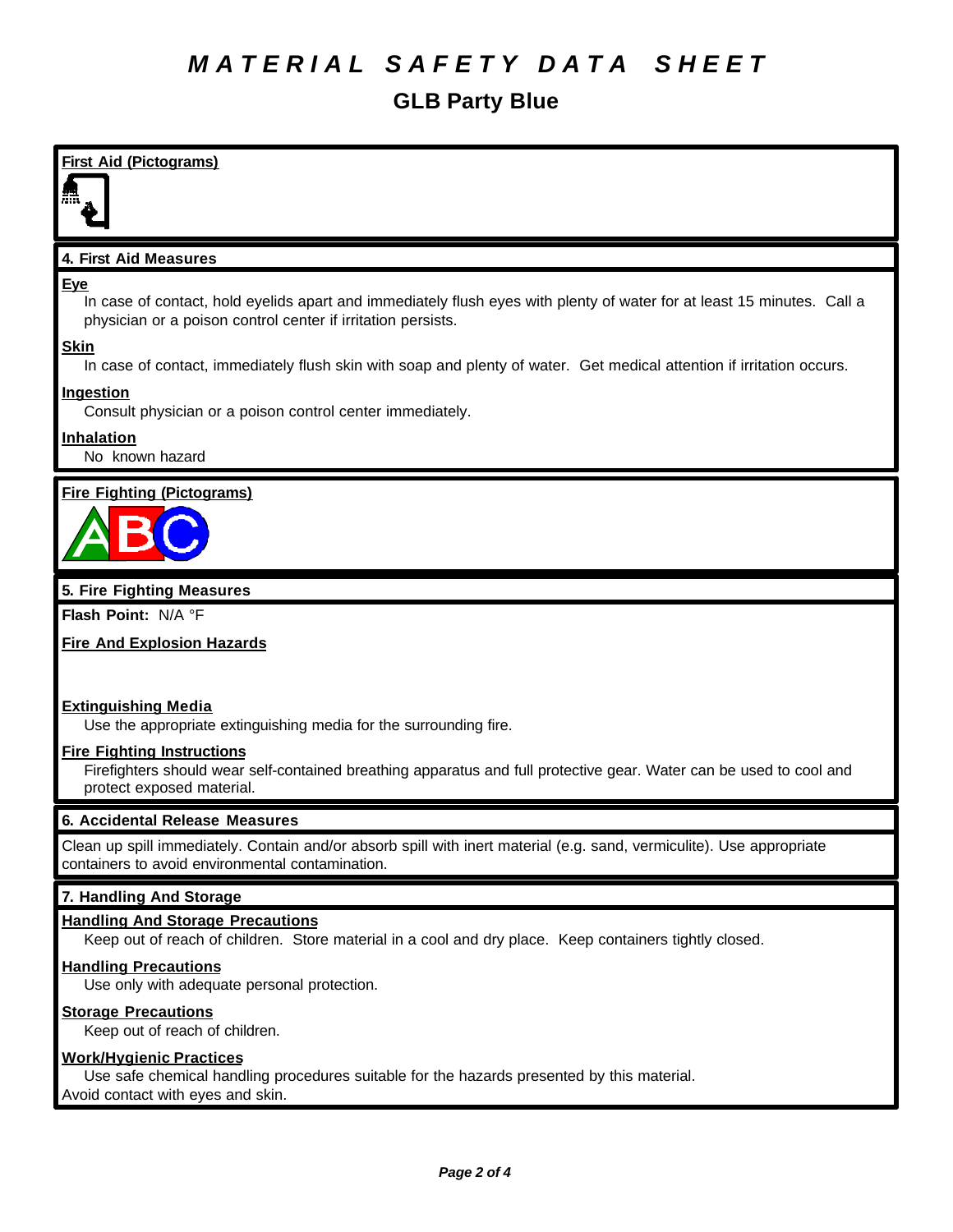# *M A T E R I A L S A F E T Y D A T A S H E E T*

# **GLB Party Blue**

| <b>Protective Clothing (Pictograms)</b>                                                                                                                                                                                                                                                                                                       |
|-----------------------------------------------------------------------------------------------------------------------------------------------------------------------------------------------------------------------------------------------------------------------------------------------------------------------------------------------|
|                                                                                                                                                                                                                                                                                                                                               |
| 8. Exposure Controls/Personal Protection                                                                                                                                                                                                                                                                                                      |
| <b>Engineering Controls</b><br>Local exhaust acceptable. Special exhaust not required                                                                                                                                                                                                                                                         |
| <b>Eye/Face Protection</b><br>Safety glasses with side shields or goggles recommended.                                                                                                                                                                                                                                                        |
| <b>Skin Protection</b><br>Chemical-resistant gloves.                                                                                                                                                                                                                                                                                          |
| <b>Respiratory Protection</b><br>None normally required.                                                                                                                                                                                                                                                                                      |
| 9. Physical And Chemical Properties                                                                                                                                                                                                                                                                                                           |
| <b>Appearance</b><br><b>Blue liquid</b>                                                                                                                                                                                                                                                                                                       |
| Odor<br>None                                                                                                                                                                                                                                                                                                                                  |
| <b>Chemical Type: Mixture</b><br><b>Physical State: Liquid</b><br>Melting Point: n/a °F<br>Boiling Point: 212 °F<br>Specific Gravity: 1.0-1.1<br>Molecular Weight: NOT DETERMINED<br>Percent Volitales: NOT DETERMINED<br>Vapor Pressure: NOT DETERMINED<br>pH Factor: 7-8<br><b>Solubility: SOLUBLE</b><br>Evaporation Rate: NOT ESTABLISHED |
| 10. Stability And Reactivity                                                                                                                                                                                                                                                                                                                  |
| <b>Stability: Stable</b><br>Hazardous Polymerization: Will not occur.                                                                                                                                                                                                                                                                         |
| 11. Toxicological Information                                                                                                                                                                                                                                                                                                                 |
| No Data Available                                                                                                                                                                                                                                                                                                                             |
| 12. Ecological Information                                                                                                                                                                                                                                                                                                                    |
| No Data Available                                                                                                                                                                                                                                                                                                                             |
| 13. Disposal Considerations                                                                                                                                                                                                                                                                                                                   |
| Dispose in accordance with applicable federal, state and local government regulations.                                                                                                                                                                                                                                                        |
| 14. Transport Information                                                                                                                                                                                                                                                                                                                     |
| <b>Proper Shipping Name</b><br><b>NOT REGULATED</b>                                                                                                                                                                                                                                                                                           |